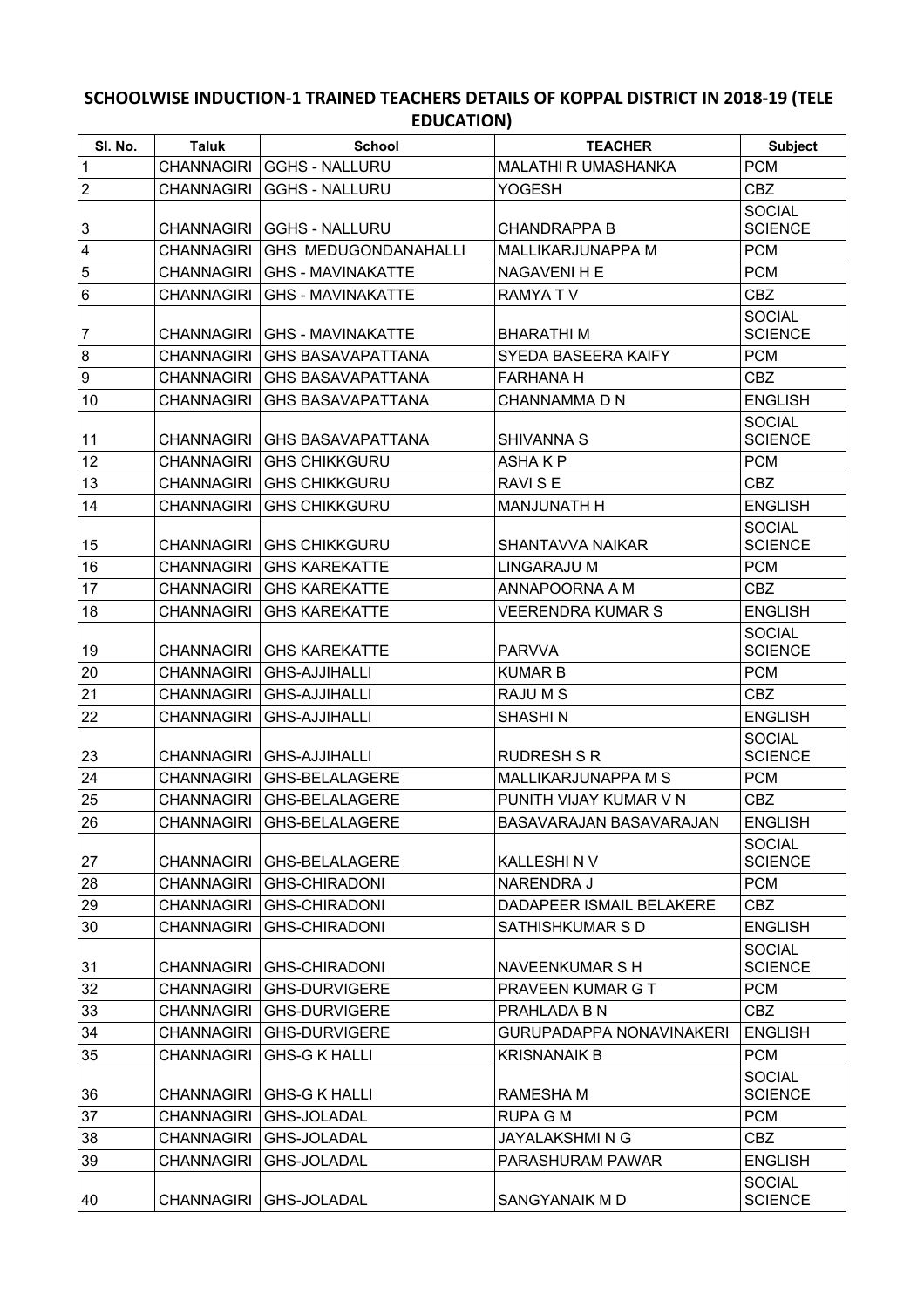| 41 |                       | CHANNAGIRI GHS-KAGATURU                    | PRAKASHA K G M                      | <b>PCM</b>                      |
|----|-----------------------|--------------------------------------------|-------------------------------------|---------------------------------|
| 42 | <b>CHANNAGIRI</b>     | <b>GHS-KAGATURU</b>                        | SHANTHAIAH T M                      | <b>CBZ</b>                      |
| 43 | CHANNAGIRI            | <b>GHS-KAGATURU</b>                        | SHANTHAPPA H                        | <b>SOCIAL</b><br><b>SCIENCE</b> |
| 44 | <b>CHANNAGIRI</b>     | <b>GHS-KANCHIGANAHAL</b>                   | <b>RUDRAPPAK</b>                    | <b>PCM</b>                      |
| 45 | <b>CHANNAGIRI</b>     | <b>GHS-KANCHIGANAHAL</b>                   | SANTHOSH V NAYAK                    | <b>CBZ</b>                      |
|    |                       |                                            |                                     | <b>SOCIAL</b>                   |
| 46 |                       | CHANNAGIRI GHS-KANCHIGANAHAL               | <b>THIMMAPPA K</b>                  | <b>SCIENCE</b>                  |
| 47 | <b>CHANNAGIRI</b>     | GHS-KANCHUGARANAHALLI                      | <b>ARAVINDA K NAIK</b>              | <b>PCM</b>                      |
| 48 | <b>CHANNAGIRI</b>     | <b>GHS-KANCHUGARANAHALLI</b>               | <b>DEEPA</b>                        | <b>CBZ</b>                      |
| 49 | CHANNAGIRI            | <b>GHS-KANCHUGARANAHALLI</b>               |                                     | <b>SOCIAL</b><br><b>SCIENCE</b> |
| 50 | <b>CHANNAGIRI</b>     | <b>GHS-KANIVEBILACHI</b>                   | MANJUNATHA P V<br>HONNUR BHASHA N H | <b>PCM</b>                      |
| 51 | <b>CHANNAGIRI</b>     | <b>GHS-KANIVEBILACHI</b>                   | SHOBHAVATHI H                       | <b>CBZ</b>                      |
|    |                       |                                            |                                     | <b>SOCIAL</b>                   |
| 52 |                       | CHANNAGIRI GHS-KANIVEBILACHI               | <b>MARUTHY RAO K</b>                | <b>SCIENCE</b>                  |
| 53 | CHANNAGIRI            | <b>GHS-NALKUDRE</b>                        | SOMASHEKHARAPPA K B                 | <b>PCM</b>                      |
| 54 | CHANNAGIRI            | <b>GHS-NALKUDRE</b>                        | NAGARAJA P H                        | <b>CBZ</b>                      |
| 55 | <b>CHANNAGIRI</b>     | <b>GHS-NALKUDRE</b>                        | <b>NAGAVENI H</b>                   | <b>ENGLISH</b>                  |
| 56 | CHANNAGIRI            | <b>GHS-NALKUDRE</b>                        | <b>MANGALA HEBBALLI</b>             | <b>SOCIAL</b><br><b>SCIENCE</b> |
| 57 | CHANNAGIRI            | <b>GHS-YALODAHALLI</b>                     | <b>DEEVITIGI JAYAPPA</b>            | <b>PCM</b>                      |
| 58 | <b>CHANNAGIRI</b>     | <b>GHS-YALODAHALLI</b>                     | SHOBHA <sub>S</sub>                 | <b>CBZ</b>                      |
| 59 | <b>CHANNAGIRI</b>     | GHS-YALODAHALLI                            | YATHIRAJU M P                       | <b>ENGLISH</b>                  |
|    |                       |                                            |                                     | <b>SOCIAL</b>                   |
| 60 | CHANNAGIRI            | GHS-YALODAHALLI                            | <b>RESHMA BANU</b>                  | <b>SCIENCE</b>                  |
| 61 | <b>CHANNAGIRI</b>     | GJC-KRIGANURU-<br><b>KATTALAGERE</b>       | AKHILA BANU M S                     | <b>PCM</b>                      |
|    |                       | GJC-KRIGANURU-                             |                                     |                                 |
| 62 |                       | CHANNAGIRI   KATTALAGERE                   | <b>VIDYAVATHI H T</b>               | <b>CBZ</b>                      |
| 63 | CHANNAGIRI            | GJC-KRIGANURU-<br><b>KATTALAGERE</b>       | SHILPA D ANWERI                     | <b>ENGLISH</b>                  |
| 64 |                       | GJC-KRIGANURU-<br>CHANNAGIRI   KATTALAGERE | RUKSANA PARVEEN                     | <b>SOCIAL</b><br><b>SCIENCE</b> |
| 65 | CHANNAGIRI GJC-NALLUR |                                            | LAKSHMI G V                         | <b>PCM</b>                      |
| 66 |                       | CHANNAGIRI GJC-NALLUR                      | <b>NAGARAJ K</b>                    | CBZ                             |
| 67 | <b>CHANNAGIRI</b>     | <b>GJC-NALLUR</b>                          | ASMA BANU M P                       | <b>ENGLISH</b>                  |
| 68 |                       | CHANNAGIRI   GJC-NALLUR                    | RAVI H M                            | <b>SOCIAL</b><br><b>SCIENCE</b> |
| 69 |                       | CHANNAGIRI   GJC-THAVAREKERE               | RAGHAVENDRA P R                     | <b>PCM</b>                      |
| 70 |                       | CHANNAGIRI GJC-THAVAREKERE                 | <b>LINGESHMURTHY G P</b>            | <b>CBZ</b>                      |
| 71 | <b>CHANNAGIRI</b>     | <b>GJC-THAVAREKERE</b>                     | <b>CHAITRA B C</b>                  | <b>ENGLISH</b>                  |
|    |                       |                                            |                                     | <b>SOCIAL</b>                   |
| 72 |                       | CHANNAGIRI   GJC-THAVAREKERE               | ANJANEYA H                          | <b>SCIENCE</b>                  |
| 73 | CHANNAGIRI            | GJC-THYVANIGE                              | <b>LAKSHMIM</b>                     | <b>PCM</b>                      |
| 74 |                       | CHANNAGIRI   GJC-THYVANIGE                 | <b>LATHAMANI D</b>                  | <b>CBZ</b>                      |
| 75 | <b>CHANNAGIRI</b>     | <b>GJC-THYVANIGE</b>                       | LOKESHAPPA A P                      | <b>ENGLISH</b>                  |
| 76 |                       | CHANNAGIRI   GJC-THYVANIGE                 | <b>GIRIJAMBA B J</b>                | <b>SOCIAL</b><br><b>SCIENCE</b> |
| 77 |                       | CHANNAGIRI GSSJVP SANTHEBENNURU            | DYAMESH KUMAR G D                   | <b>PCM</b>                      |
| 78 | CHANNAGIRI            | <b>GSSJVP SANTHEBENNURU</b>                | <b>GAYITRI H J</b>                  | <b>CBZ</b>                      |
| 79 | <b>CHANNAGIRI</b>     | <b>GSSJVP SANTHEBENNURU</b>                | <b>VEERESH TN</b>                   | <b>ENGLISH</b>                  |
| 80 |                       | CHANNAGIRI GSSJVP SANTHEBENNURU            | NAGARAJAPPA P                       | <b>SOCIAL</b><br><b>SCIENCE</b> |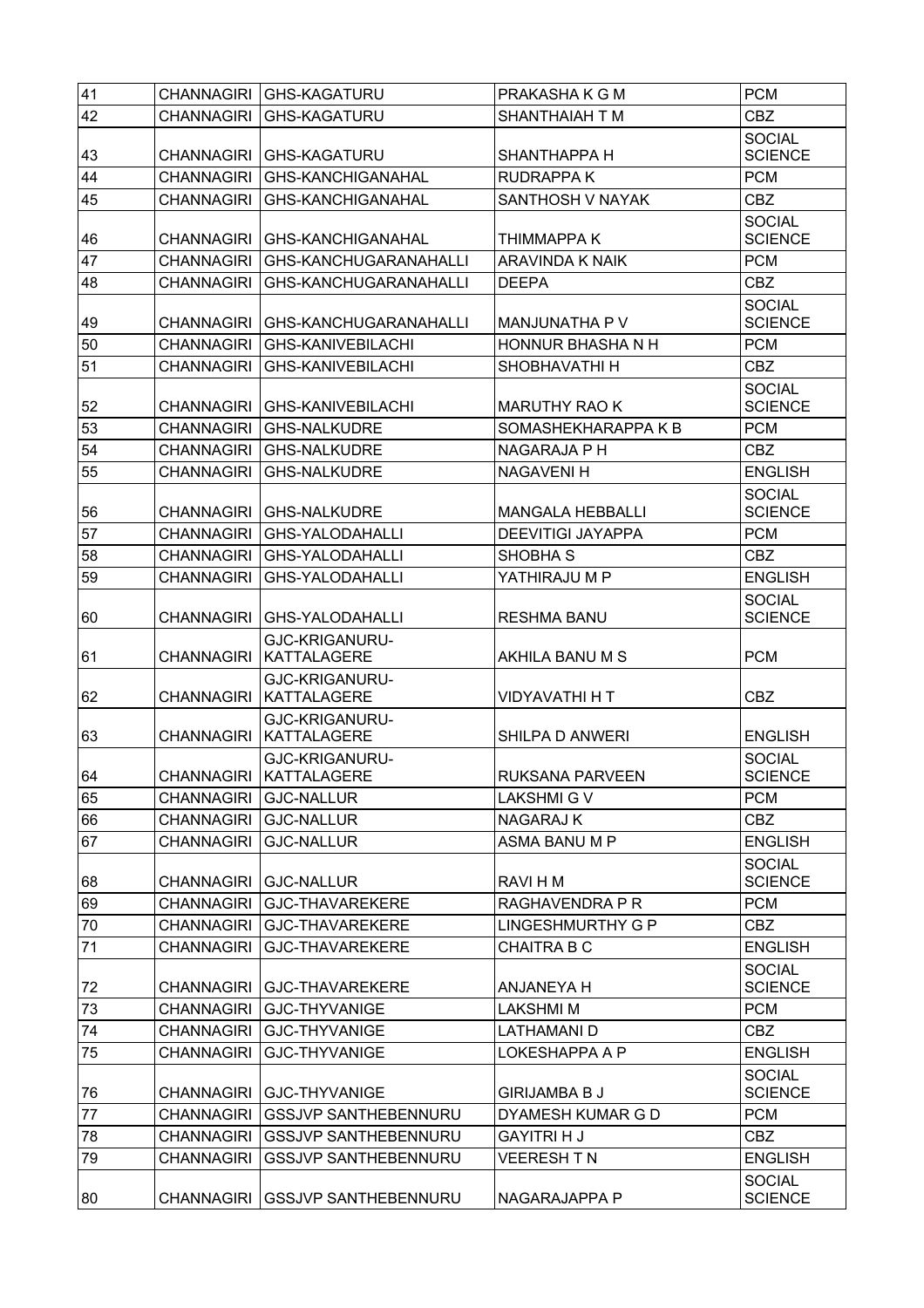| 81  |                | CHANNAGIRI STJ GJC-HIREKOGALURU                      | PRABHAKARA B S           | <b>PCM</b>                      |
|-----|----------------|------------------------------------------------------|--------------------------|---------------------------------|
| 82  |                | CHANNAGIRI STJ GJC-HIREKOGALURU                      | PRADEEP K B              | <b>CBZ</b>                      |
| 83  |                | CHANNAGIRI STJ GJC-HIREKOGALURU                      | JAGADEESHA A C           | <b>ENGLISH</b>                  |
| 84  |                | CHANNAGIRI STJ GJC-HIREKOGALURU                      | KUBERAPPA B U            | <b>SOCIAL</b><br><b>SCIENCE</b> |
| 85  | <b>HONNALI</b> | <b>G COMP H.S BELAGUTHI-</b><br><b>MALIGENAHALLI</b> | <b>BHARATH KUMAR A B</b> | <b>PCM</b>                      |
| 86  | <b>HONNALI</b> | <b>G COMP H.S BELAGUTHI-</b><br><b>MALIGENAHALLI</b> | CHANNAMALLIKARJUNA G     | <b>CBZ</b>                      |
| 87  | <b>HONNALI</b> | <b>G COMP H.S BELAGUTHI-</b><br><b>MALIGENAHALLI</b> | <b>VISWANATH C M</b>     | <b>ENGLISH</b>                  |
| 88  | <b>HONNALI</b> | <b>G COMP H.S BELAGUTHI-</b><br><b>MALIGENAHALLI</b> | <b>BASAVARAJA M</b>      | <b>SOCIAL</b><br><b>SCIENCE</b> |
| 89  | <b>HONNALI</b> | <b>GHS - GOVINAKOVI</b>                              | <b>MALLAPPA MN</b>       | <b>PCM</b>                      |
| 90  | <b>HONNALI</b> | <b>GHS - GOVINAKOVI</b>                              | <b>VEENADP</b>           | <b>CBZ</b>                      |
| 91  | <b>HONNALI</b> | <b>GHS - GOVINAKOVI</b>                              | SHANKAR PARASANNANAVAR   | <b>ENGLISH</b>                  |
| 92  | <b>HONNALI</b> | <b>GHS - GOVINAKOVI</b>                              | SURESH S R               | <b>SOCIAL</b><br><b>SCIENCE</b> |
| 93  | <b>HONNALI</b> | <b>GHS - KENCHIKOPPA</b>                             | <b>SHASHI KUMAR A B</b>  | <b>CBZ</b>                      |
| 94  | <b>HONNALI</b> | <b>GHS - KENCHIKOPPA</b>                             | DEVARAJA H NAIK          | <b>ENGLISH</b>                  |
| 95  | <b>HONNALI</b> | <b>GHS - LINGAPURA</b>                               | <b>HALESH T H</b>        | <b>PCM</b>                      |
| 96  | <b>HONNALI</b> | <b>GHS - LINGAPURA</b>                               | <b>VERNEKER VIDYA</b>    | <b>CBZ</b>                      |
| 97  | <b>HONNALI</b> | <b>GHS - LINGAPURA</b>                               | WAHIDA BANU              | <b>ENGLISH</b>                  |
| 98  | <b>HONNALI</b> | <b>GHS - LINGAPURA</b>                               | <b>GIRIYAPPA G</b>       | <b>SOCIAL</b><br><b>SCIENCE</b> |
| 99  | <b>HONNALI</b> | <b>GHS - MARIGONDANAHALLI-</b><br><b>KOTEHAL</b>     | <b>VEENA G</b>           | <b>PCM</b>                      |
| 100 | <b>HONNALI</b> | <b>GHS - MARIGONDANAHALLI-</b><br>KOTEHAL            | SIDDALINGASWAMY C N      | <b>CBZ</b>                      |
| 101 | <b>HONNALI</b> | <b>GHS - MARIGONDANAHALLI-</b><br><b>KOTEHAL</b>     | SHASHIDHARA G H          | <b>ENGLISH</b>                  |
| 102 | <b>HONNALI</b> | <b>GHS - MARIGONDANAHALLI-</b><br><b>KOTEHAL</b>     | <b>DEVENDRANAIK S</b>    | <b>SOCIAL</b><br><b>SCIENCE</b> |
| 103 | <b>HONNALI</b> | <b>GHS-HIREGONIGERE</b>                              | BHEEMACHAR T S           | <b>PCM</b>                      |
| 104 | <b>HONNALI</b> | <b>GHS-HIREGONIGERE</b>                              | NAGARAJA H               | CBZ                             |
| 105 | <b>HONNALI</b> | <b>GHS-HIREGONIGERE</b>                              | SIDDAPPA BASALE          | <b>ENGLISH</b>                  |
| 106 | <b>HONNALI</b> | <b>GHS-HIREGONIGERE</b>                              | SHIVANNA P               | <b>SOCIAL</b><br><b>SCIENCE</b> |
| 107 | <b>HONNALI</b> | <b>GHS-KATHIGE</b>                                   | <b>RAJASHEKHARA</b>      | <b>PCM</b>                      |
| 108 | <b>HONNALI</b> | <b>GHS-KATHIGE</b>                                   | PARAMESHWARAPPA K S      | CBZ                             |
| 109 | <b>HONNALI</b> | <b>GHS-KATHIGE</b>                                   | MALLAPPA DALAWAI         | <b>ENGLISH</b>                  |
| 110 | <b>HONNALI</b> | <b>GHS-KATHIGE</b>                                   | THIRTHALINGAPPA C        | <b>SOCIAL</b><br><b>SCIENCE</b> |
| 111 | <b>HONNALI</b> | <b>GJC - KULAMBI KUNDUR</b>                          | <b>LAKSHMI B</b>         | <b>PCM</b>                      |
| 112 | <b>HONNALI</b> | <b>GJC - KULAMBI KUNDUR</b>                          | <b>RAVIKUMAR B R</b>     | <b>CBZ</b>                      |
| 113 | <b>HONNALI</b> | <b>GJC - KULAMBI KUNDUR</b>                          | PRATHIBHA N              | <b>ENGLISH</b>                  |
| 114 | <b>HONNALI</b> | <b>GJC - KULAMBI KUNDUR</b>                          | <b>KUBENDRAPPA</b>       | <b>SOCIAL</b><br><b>SCIENCE</b> |
| 115 | <b>HONNALI</b> | <b>GOVT BOYS PU COLLEGE</b><br><b>NYAMATHI</b>       | ANJANA RAO K             | <b>PCM</b>                      |
| 116 | <b>HONNALI</b> | GOVT BOYS PU COLLEGE<br><b>NYAMATHI</b>              | SANTHOSHA S C            | <b>CBZ</b>                      |
| 117 | <b>HONNALI</b> | <b>GOVT BOYS PU COLLEGE</b><br><b>NYAMATHI</b>       | NIRANJANAMURTHY T M      | <b>ENGLISH</b>                  |